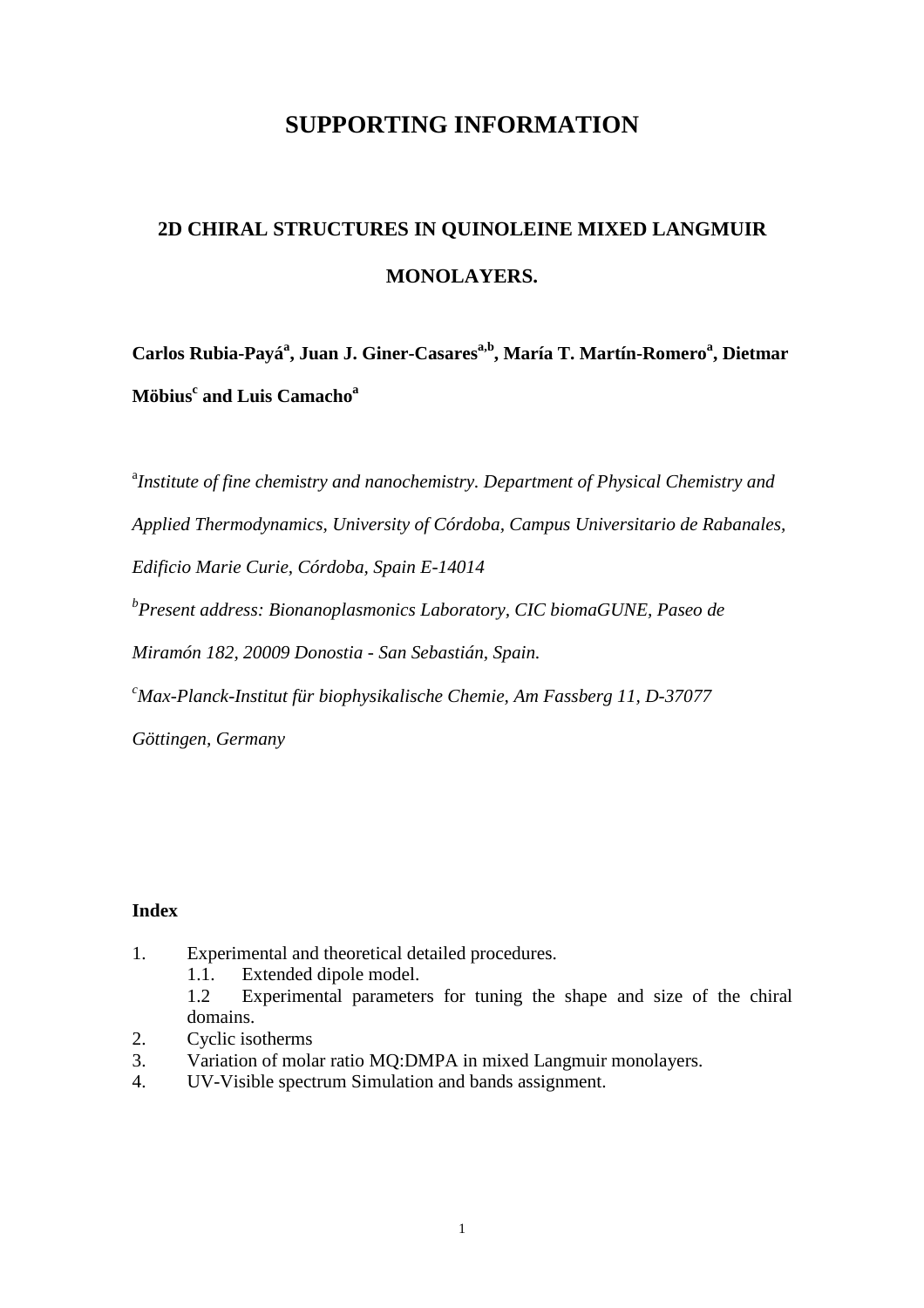#### **1. Experimental and theoretical detailed procedures.**

#### **1.1.Extended dipole model.**

 The extended dipole model requires the assumption of considering molecules as their transition dipoles,  $\mu = l \times q$ , with fixed dipole length (*l*) and charge (*q*).<sup>1-5</sup>

Formation of infinite lineal aggregates of the HQ polar headgroups is assumed. Within these aggregates, the relative arrangement of two neighbors HQ groups is calculated from the final result of the molecular mechanics simulation. Figures 7D and 7E in the paper show the distribution used, result of averaging the determined parameters after 5 different computations. The red and orange arrows represent the transition dipoles of two consecutive molecules.

Given a quinoleine reference molecule, 1, the average excitation energy of this molecule due to the aggregation with *N* neighbor MQ molecules can be expressed as;

$$
\Delta E_N = \Delta E_{mon} + 2 \sum_{i=2}^{N} J_{1i} \frac{2(N+1-i)}{N}
$$
 (SI-1)

where ∆*Emon* is the excitation energy of the MQ monomer, and *J*1i is the interaction energy between the dipoles corresponding to the reference molecule and each *i* molecules of the lineal aggregate, which can be expressed in an approximately way by;

$$
J_{1i} = \frac{q^2}{D} \left[ \frac{1}{a_{1i}} + \frac{1}{b_{1i}} - \frac{1}{c_{1i}} - \frac{1}{d_{1i}} \right]
$$
 (SI-2)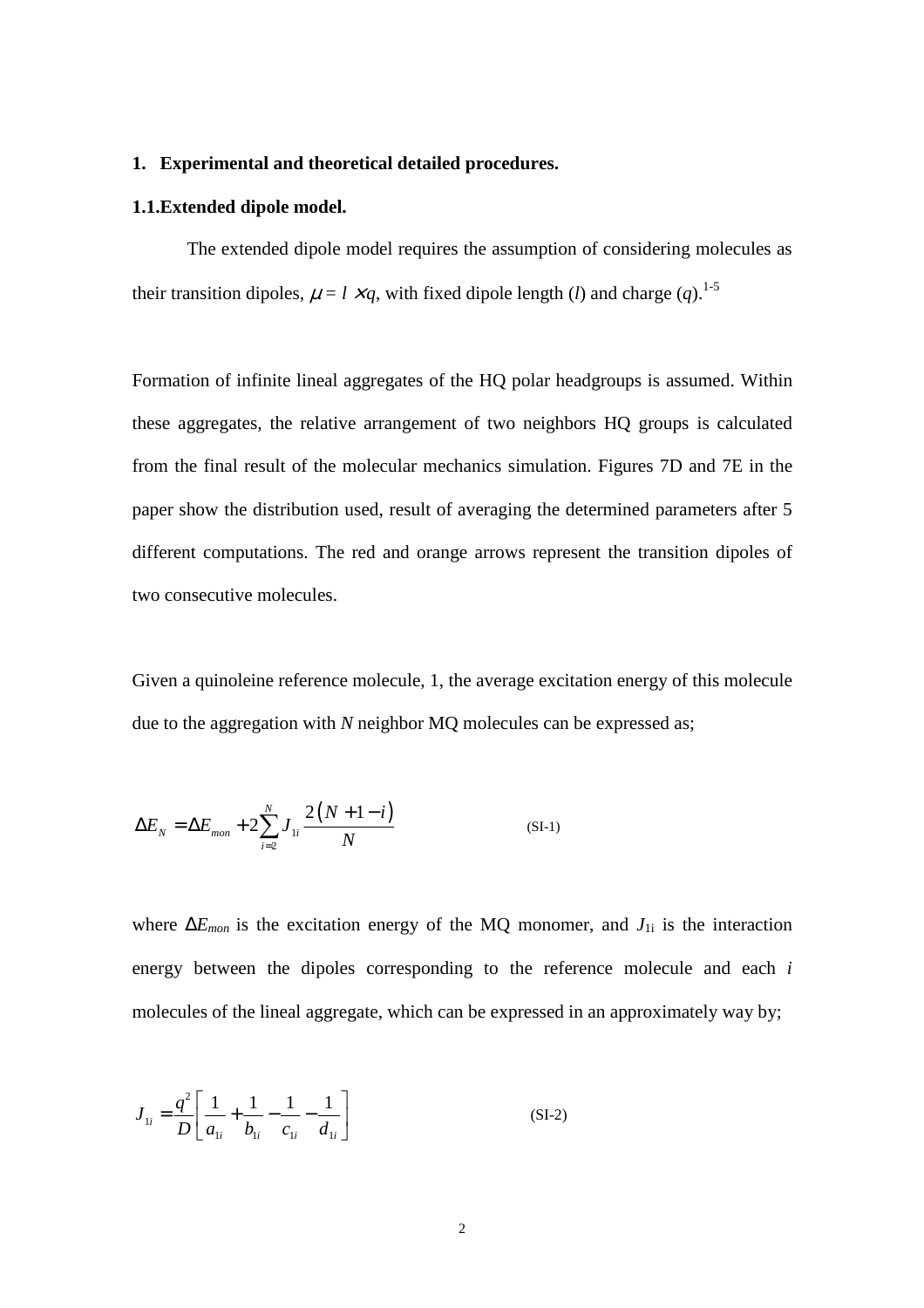$D \approx 2.5$  the dielectric constant, and  $a_{1i}$ ,  $b_{1i}$ ,  $c_{1i}$  and  $d_{1i}$  are the distances between ends of the dipoles positive–positive, negative–negative, positive–negative and negative– positive, respectively. Thus, the maximum wavelength of the aggregate  $\lambda_N$ , is;

$$
\lambda_N = \frac{\lambda_{mon}hc10^7}{hc10^7 + 4\sum_{i=2}^N J_{1i} \frac{(N+1-i)}{N}}
$$
(SI-3)

For the  $\lambda_3$  mode  $\lambda_{mon} = 242$  nm the maximum wavelength of monomer, i.e., in absence of aggregation. The application of this model requires the previous knowledge of *l*, *q*, and  $\mu$ . The value  $\mu = l \times q = 5.17$  Debye for the transition dipole that has been obtained by integrating the absorption band in solution (oscillator strength, *f* = 0.329). When *N*  $\rightarrow \infty$  and *l* = 0.3 nm and *q* = 0.36 e,  $\lambda_N$  = 238 nm is obtained, in good agreement with the experimental data, see Figure 5 in the paper. Similar calculations using the  $\lambda_1$  and  $\lambda_2$ modes lead to maximum wavelength displacement lower than 2 nm.

#### **1.2. Experimental parameters for tuning the shape and size of the chiral domains.**

We have observed that using freshly prepared solutions, and allowing a waiting time before compressing the monolayer of 45 minutes, assures a good reproducibility of the results. No homogeneous domains distribution was obtained in any experiment. Additional experimental parameters have been analyzed: spreading solvent, concentration of spreading solution, and temperature of the liquid subphase. The variation in these experimental parameters does not lead to significant changes in the experimental results, as shown in Figures 3 and 4 of the paper. Note that during the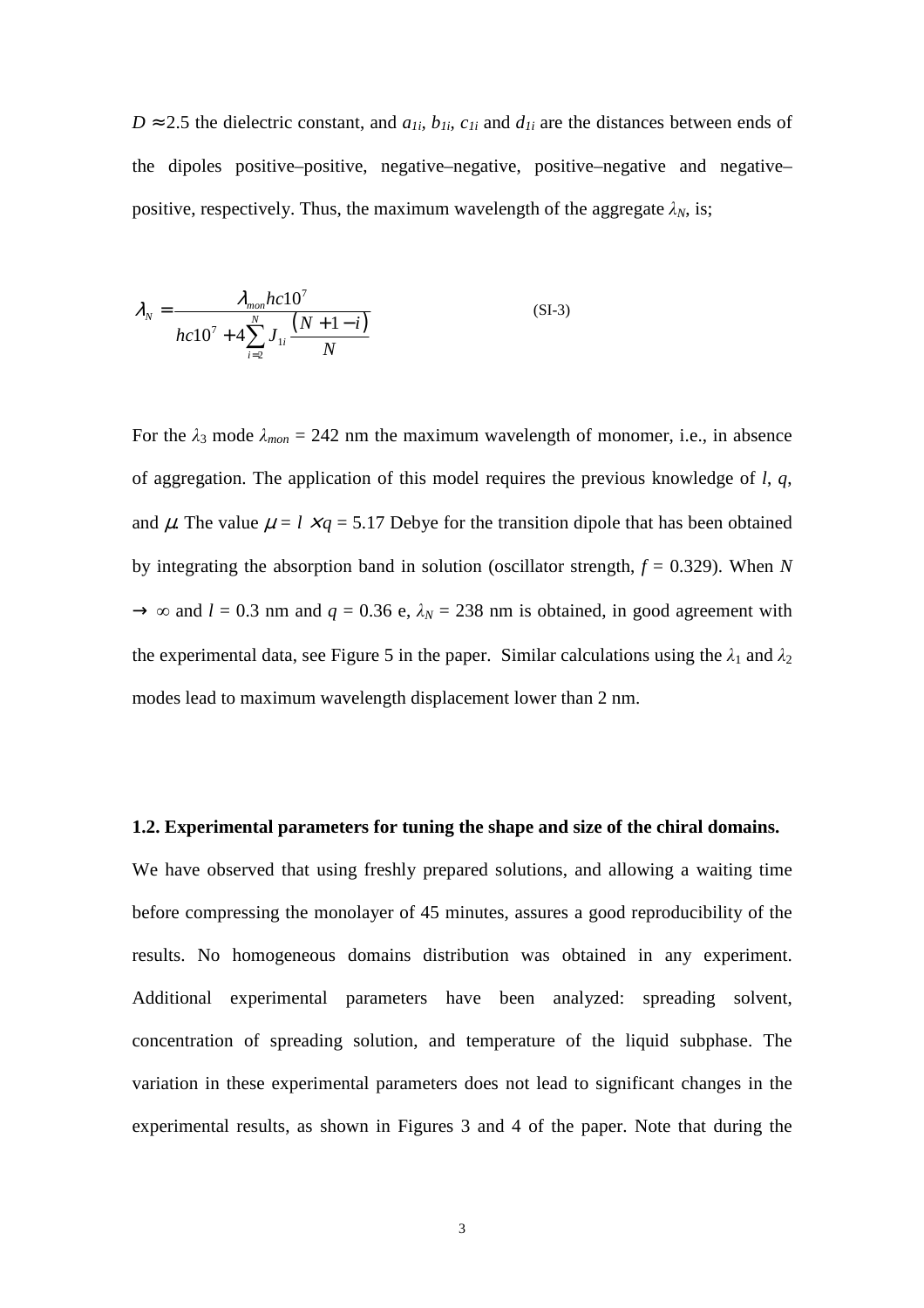phase transition the monolayer moves quickly under the BAM focus, thus the evolution of the domains is difficult to be followed in great detail.

Experimental parameters for the results showed in Figure 8 and 9 of the paper are defined as follows;

| Compression rate $(nm^2 min^{-1} molecule^{-1})$ |      |  |  |  |
|--------------------------------------------------|------|--|--|--|
| Slow                                             | 0.04 |  |  |  |
| Fast                                             | 0.80 |  |  |  |

| Point          | Figure 8 and<br>Figures 9A-9C | Figure 9-d | Figure 9-e | Figure 9-f |
|----------------|-------------------------------|------------|------------|------------|
| $B(\pi, mN/m)$ | h                             |            | h          |            |
| $D(\pi, mN/m)$ | 9.5                           |            | 12         | 9.5        |
| $E(\pi, mN/m)$ | h                             | 6.5        |            |            |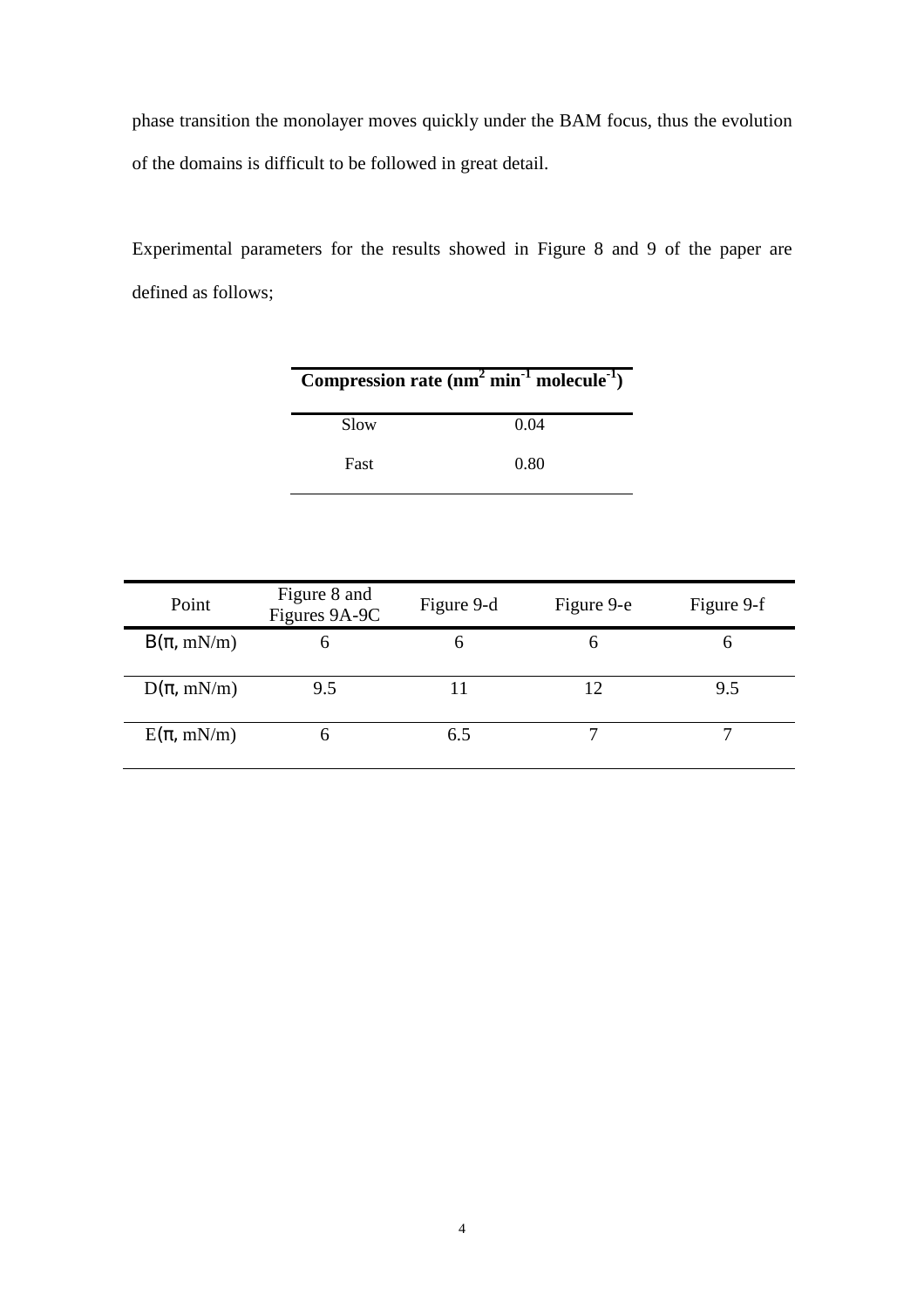#### **2. Cyclic isotherms**

Figure S1 (red line) shows the  $\pi$ -A isotherms of MQ:DMPA system during the first compression cycle. When the monolayer is decompressed (gray line), and a second compression process is realized (black dotted line) no hysteresis was observed.



Figure S1. Surface pressure-area  $(\pi$ -A) isotherms of the mixed MQ:DMPA monolayer. Red line: first compression cycle. Gray line: decompression process. Black dotted line: Second compression cycle.  $T = 21^{\circ}C$ .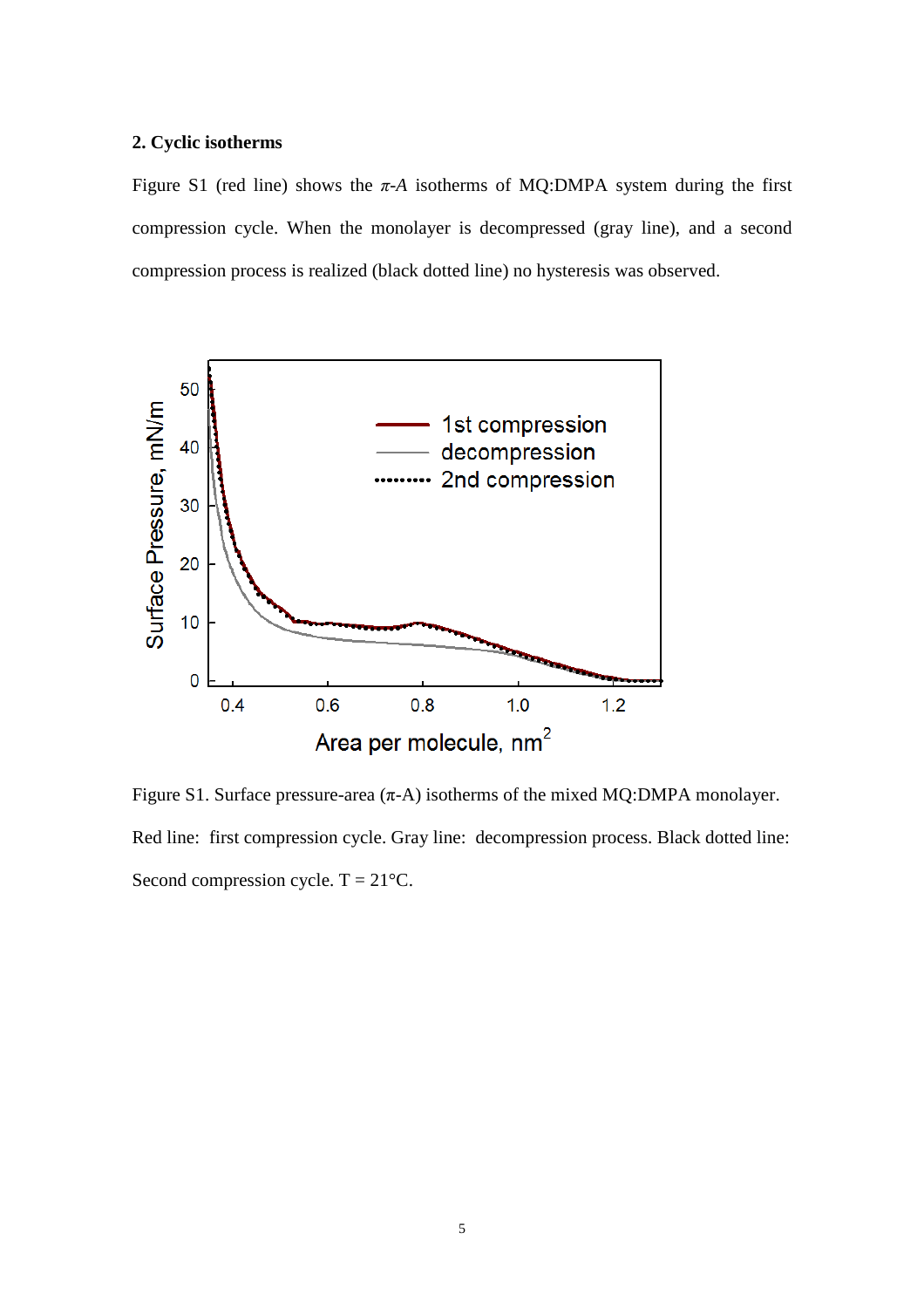### **3. Variation of molar ratio MQ:DMPA in mixed Langmuir monolayers.**

Figure S2 shows the  $\pi$ -A isotherms of MQ:DMPA monolayers, obtained at various molar fractions of MQ. It has to be pointed out that the isotherm overshoot could not be observed for  $x \neq 0.5$ .



Figure S2. Surface pressure-area  $(\pi$ -A) isotherms of the mixed MQ:DMPA monolayer at various mole fractions of MQ(x) at  $T = 21^{\circ}C$ .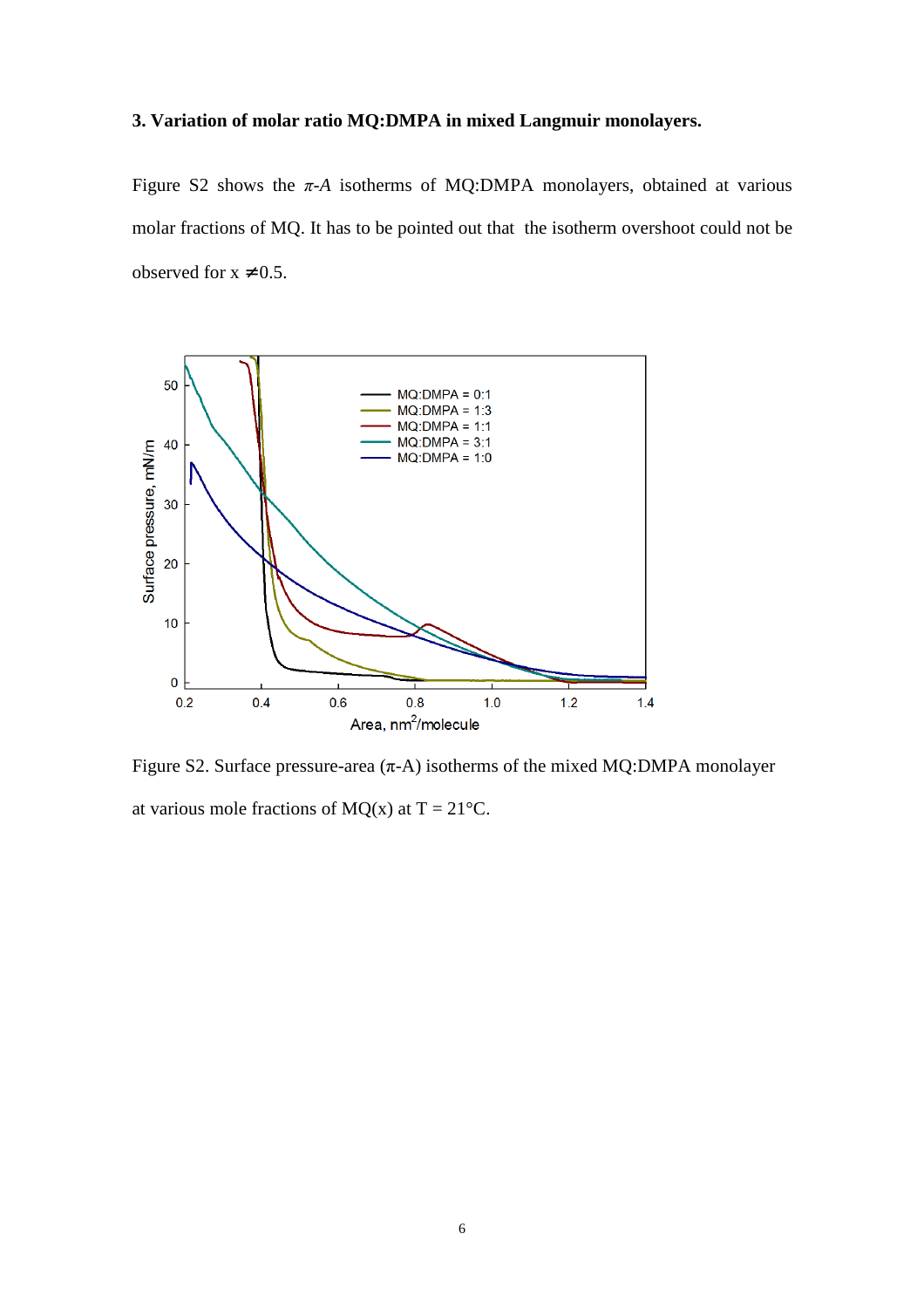#### **4. UV-Visible spectrum Simulation and bands assignment.**

In order to simulate the MQ UV-Visible spectrum and obtain the transition dipoles orientation, the geometry molecule was previously optimize by using the RM1 semi-empirical method.<sup>6</sup> Then, the UV-Visible spectrum was simulated in vacuum, using the ZINDO/S-CI semi-empirical method,<sup>7</sup> with  $\text{OWP}_{\pi-\pi} = 0.58$  (Overlap Weighting Factor). This semi-empirical method is designed to reproduce UV-Visible spectra of organic molecules, showing an accuracy similar to the Density Functional methods.<sup>8</sup> Both calculations were performed using the commercial software Hyperchem  $8.0.<sup>9</sup>$ 

By this procedure the transitions between the 8 OM occupied of highest energy and 8 OM unoccupied of lower energy were obtained. In this simulation a total of 128 possible transitions, 64 singlets ( $\Delta S=0$ ) and 64 triplets ( $\Delta S=1$ ) were analyzed. Of these transitions only 3 have wavelength  $\lambda_{\text{max}} > 240$  nm, and oscillator strength different of zero (allowed transitions) which are shown in Figure S3. These transitions correspond to the modes  $\lambda_1$ ,  $\lambda_2$  and  $\lambda_3$ , observed in the experimental spectrum.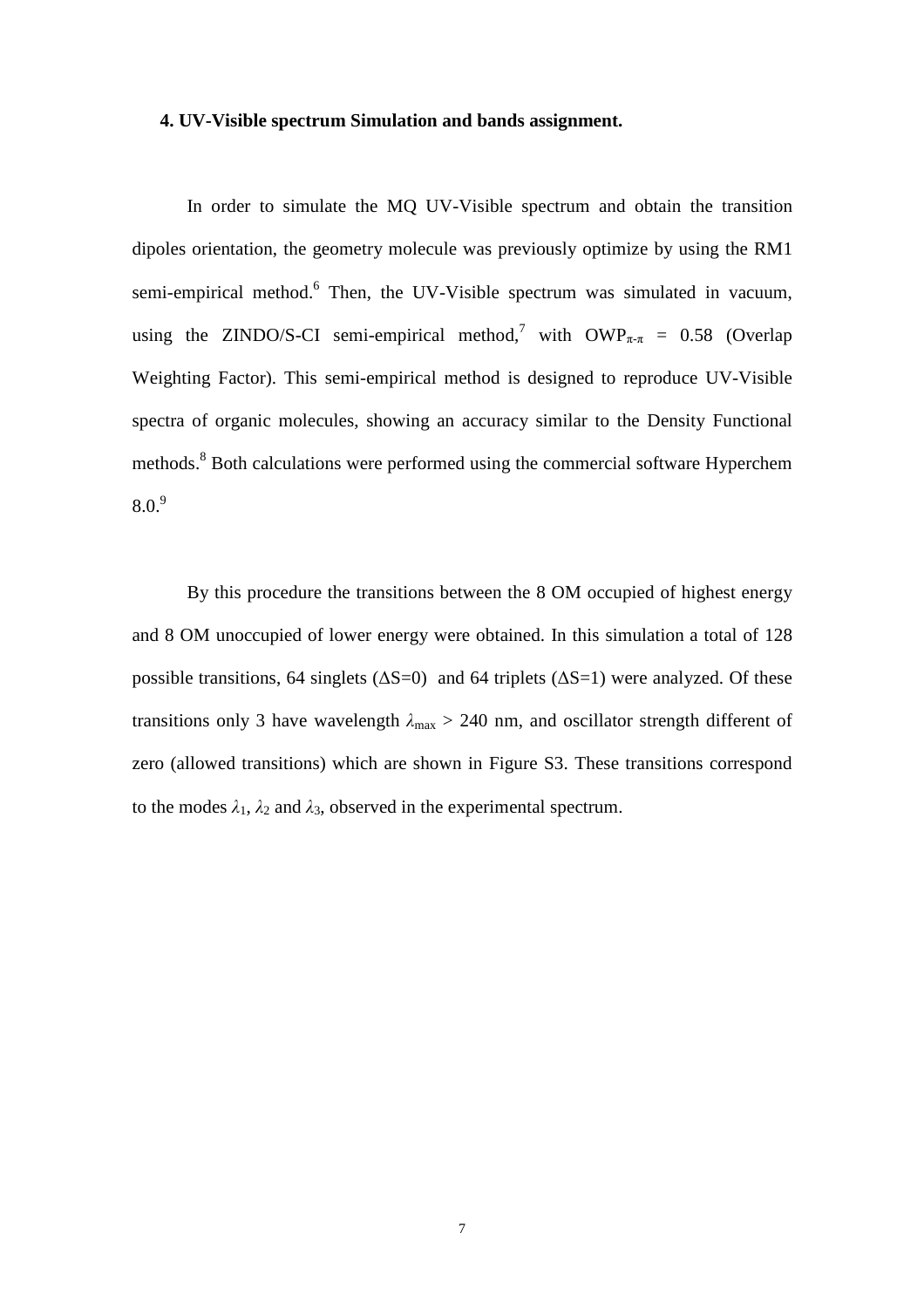

Figure S3: *In vacuo* simulated UV-Vis spectrum of MQ by using Hyperchem 8.0.